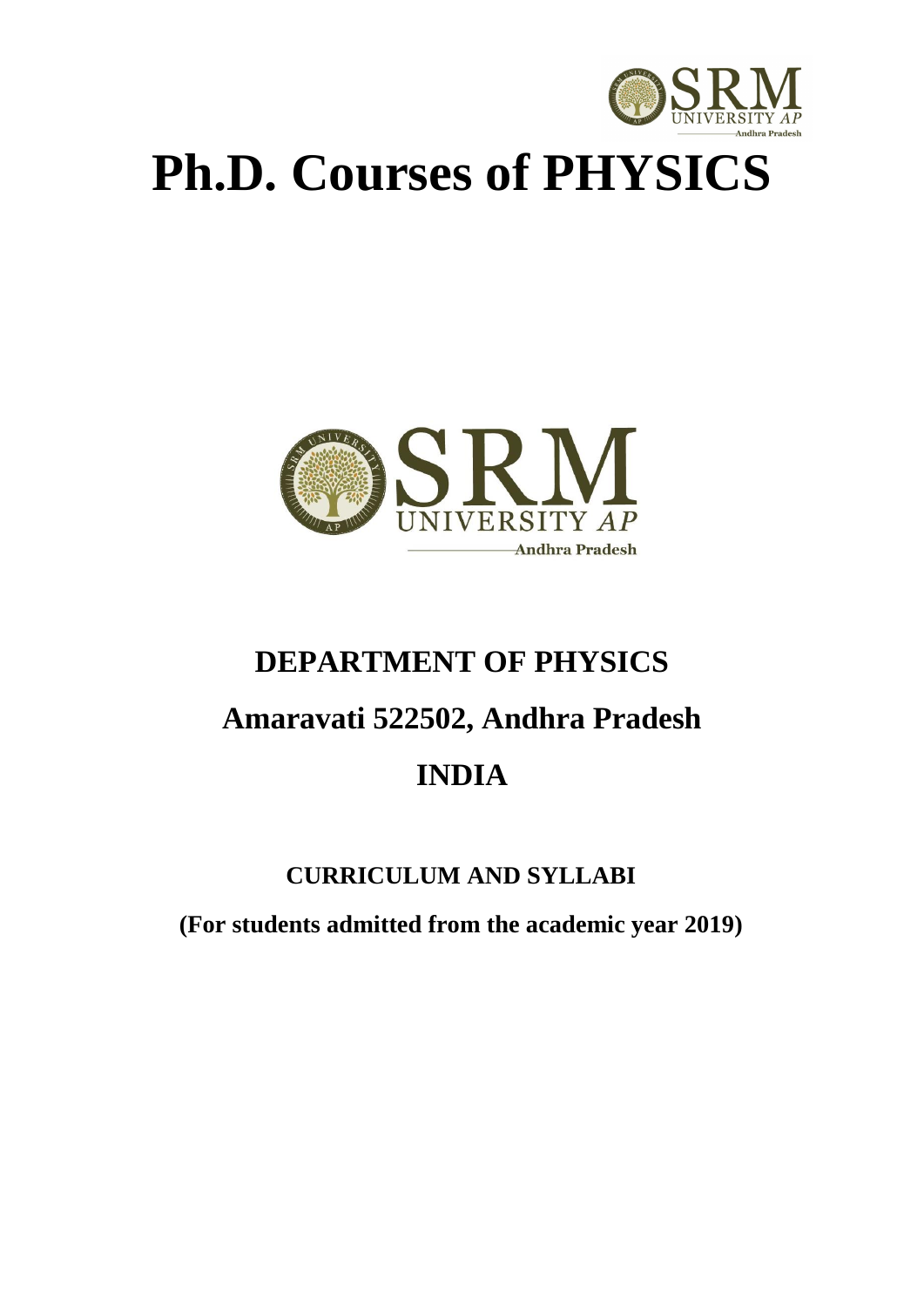

# **CURRICULUM**

# **University Mandatory Course**

| Course<br>Category | <b>Course Code</b> | <b>Course Name</b>          | m | D  | $L+T+$<br>P |  |
|--------------------|--------------------|-----------------------------|---|----|-------------|--|
| Core               | <b>RM001</b>       | <b>Research Methodology</b> |   | л. |             |  |

# **Any One – Department Mandatory Common Course**

| <b>Course</b><br>Category | <b>Course Code</b> | <b>Course Name</b>                                         | L | Т | P  | $L+T+$<br>P |  |
|---------------------------|--------------------|------------------------------------------------------------|---|---|----|-------------|--|
| Core                      | <b>PHY 701</b>     | <b>Instrumentation and Experimental</b><br><b>Analysis</b> | И |   | 10 | 4           |  |
| Core                      | <b>PHY 704</b>     | <b>Foundations in Physics</b>                              |   |   |    |             |  |

# Minimum One for the list (Direct Courses)

| <b>Course</b><br>Category | <b>Course Code</b> | <b>Course Name</b>                                                | $\mathbf{L}$            | T        | P            | $L+T+$<br>P             | C |
|---------------------------|--------------------|-------------------------------------------------------------------|-------------------------|----------|--------------|-------------------------|---|
| <b>Elective</b>           | <b>PHY 702</b>     | <b>Introduction to Photonics</b>                                  |                         | Ю        | 1            | $\boldsymbol{4}$        | 4 |
| <b>Elective</b>           | <b>PHY 703</b>     | <b>Computational Materials Science</b>                            | $\overline{\mathbf{4}}$ |          | l0           | $\boldsymbol{4}$        |   |
| <b>Elective</b>           | <b>PHY 705</b>     | <b>Surface and Interface</b>                                      | 4                       |          | l0           | $\overline{\mathbf{4}}$ |   |
| <b>Elective</b>           | PHY 706            | Nanotechnology in Energy Conversion <sup>[4]</sup><br>and Storage |                         |          | l0           | $\boldsymbol{4}$        |   |
| <b>Elective</b>           | PHY707             | <b>Physics of Nanostructure</b>                                   | 4                       |          | <sup>0</sup> | $\overline{\mathbf{4}}$ |   |
| <b>Elective</b>           | <b>PHY 708</b>     | <b>Solid State Ionics</b>                                         | 4                       | <b>O</b> | l0           | $\boldsymbol{4}$        | 4 |
| <b>Elective</b>           | <b>PHY 709</b>     | <b>Quantum Computation</b>                                        |                         |          | 0            | $\boldsymbol{4}$        | 4 |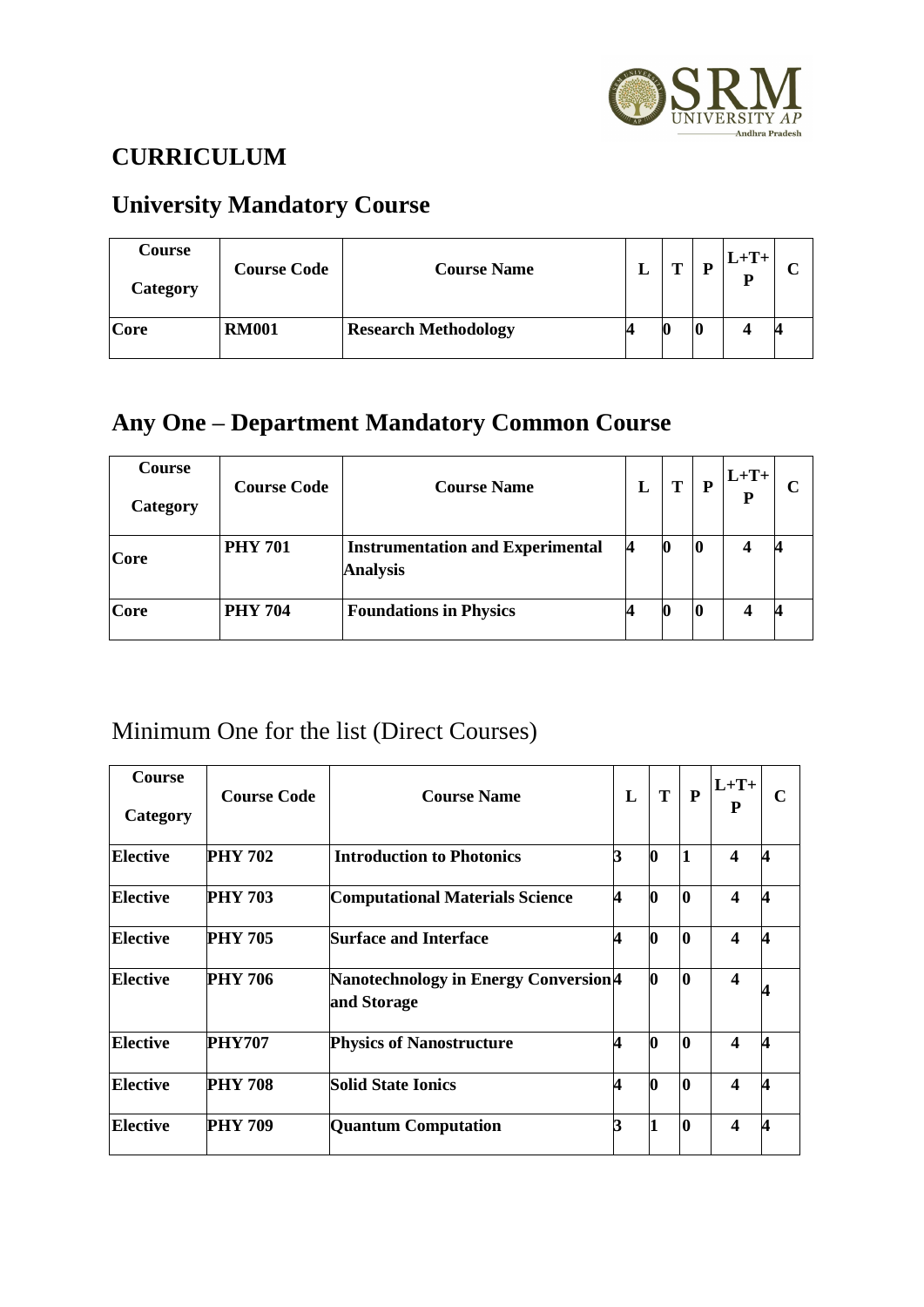

# Department of Physics, SRM University AP

| <b>SUBJECT CODE</b> | <b>SUBJECT TITLE</b>                | <b>CORE/ ELECTIVE</b> |   | <b>CREDITS</b> |  |  |
|---------------------|-------------------------------------|-----------------------|---|----------------|--|--|
|                     | <b>Instrumentation</b>              |                       | m |                |  |  |
| <b>PHY 701</b>      | and Experimental<br><b>Analysis</b> | <b>PhD CORE (EXP)</b> |   |                |  |  |

# Course Name – Instrumentation and Experimental Analysis

# **UNIT – I: Basics of Electronics**

Semiconductor device physics, including diodes, junctions, transistors, field effect devices, homo and heterojunction devices, device structure, device characteristics, frequency dependence and applications; Optoelectronic devices, including solar cells, photodetectors, and LEDs; High-frequency devices, including generators and detectors; Operational amplifiers and their applications; Digital techniques and applications (registers, counters, comparators and similar circuits); A/D and D/A converters; Microprocessor and microcontroller basics.

# **UNIT – II: Basics of Condensed Matter Physics**

Bravais lattices; Reciprocal lattice, diffraction and the structure factor; Bonding of solids; Elastic properties, phonons, lattice specific heat; Free electron theory and electronic specific heat; Response and relaxation phenomena; Drude model of electrical and thermal conductivity; Hall effect and thermoelectric power; Diamagnetism, paramagnetism, and ferromagnetism; Electron motion in a periodic potential, band theory of metals, insulators and semiconductors; Superconductivity, type – I and type - II superconductors, Josephson junctions; Defects and dislocations; Ordered phases of matter, translational and orientational order, kinds of liquid crystalline order; Conducting polymers; Quasicrystals.

# **UNIT-III: Experimental techniques**

Data interpretation and analysis; Precision and accuracy, error analysis, propagation of errors, least squares fitting, linear and nonlinear curve fitting, chi-square test; Transducers (temperature, pressure/vacuum, magnetic field, vibration, optical, and particle detectors), measurement and control; Signal conditioning and recovery, impedance matching, amplification (Op-amp based, instrumentation amp, feedback), filtering and noise reduction, shielding and grounding; Fourier transforms; lock-in detector, box-car integrator, modulation techniques.

# **UNIT – IV: Materials Characterization Techniques**

Metallography, microstructural characterization using Optical microscopy;

Diffraction techniques; Production of X-rays, crystal Structure determination using X-rays, Neutrons and Electrons; Thermal analysis using DSC, DTA, TGA; Phase transitions;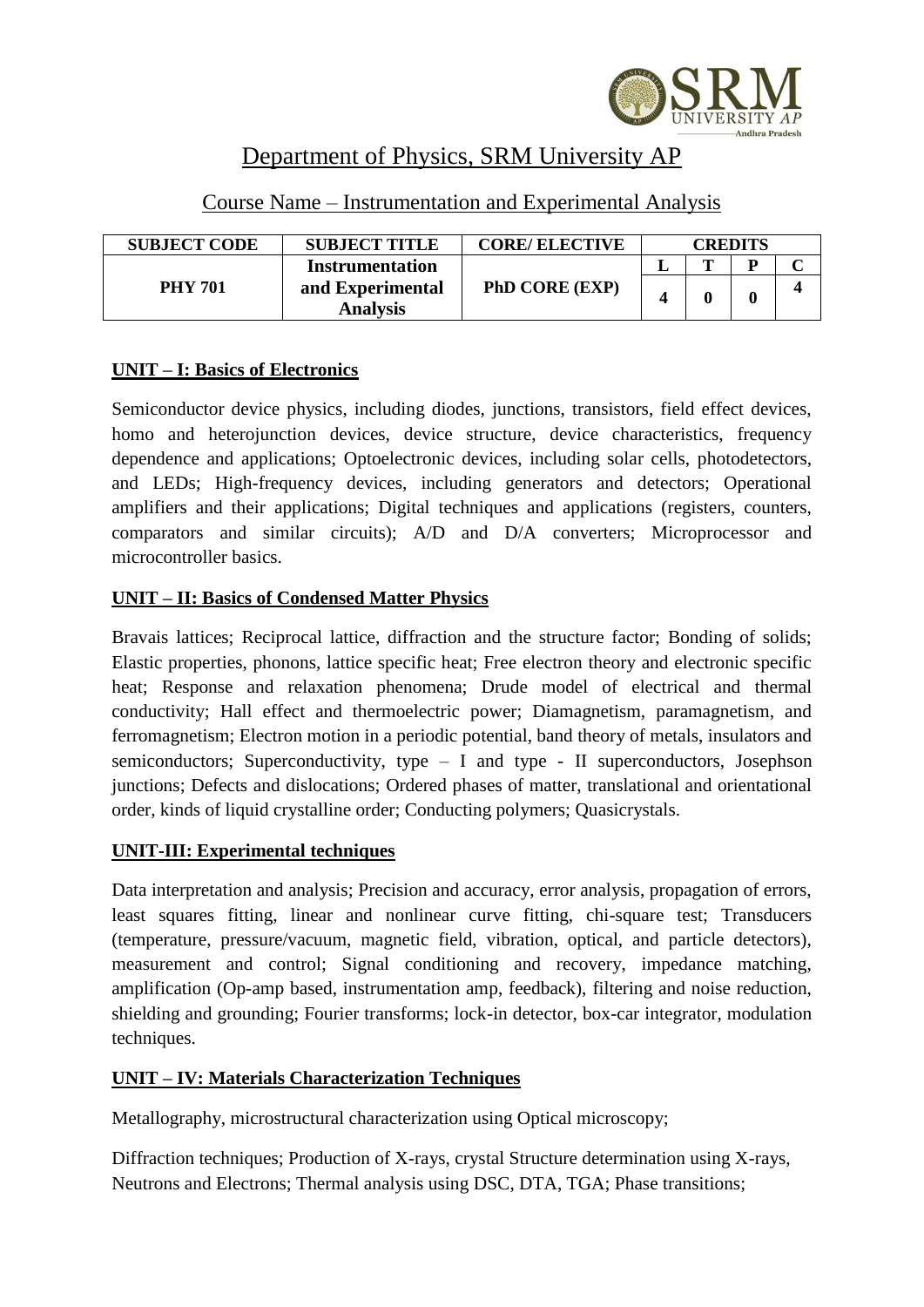

Electron Microscopy: SEM, TEM, STM; Compositional characterization using EDAX, WDS

# **UNIT –V: Vacuum & Cryogenic techniques**

Vacuum Pumps, pressure gauges; Thin films & applications: Methods of deposition, measurement of thickness.

Cryogenic fluids, cryostats, feed-throughs, temperature control to low temperatures, Properties at low temperatures

#### **Reference Books:**

- [Experimental Physics: Modern Methods](http://www.amazon.com/dp/0195049497/ref=rdr_ext_tmb) by [R. A. Dunlap](http://www.amazon.com/s/ref=rdr_ext_aut?_encoding=UTF8&index=books&field-author=R.%20A.%20Dunlap) (1997 Ed.) Oxford University Press
- Advanced practical physics by Worsnop and Flint
- Building Scientific Apparatus by Moore, Davis, Coplan and Greer
- Experimental Techniques for Low-Temperature Measurements Jack Ekin( 2006)

# **Course Name – Foundations in Physics**

| <b>SUBJECT CODE</b> | <b>SUBJECT TITLE</b><br><b>CORE/ ELECTIVE</b> |                     |   | CREDITS |  |  |
|---------------------|-----------------------------------------------|---------------------|---|---------|--|--|
|                     | <b>Foundations in</b>                         | <b>PhD ELECTIVE</b> | ≖ | m       |  |  |
| <b>PHY 704</b>      | <b>Physics</b>                                | EXP)                |   |         |  |  |

# **Unit I**

Heisenberg uncertainty principle and Problems, Ehrenfest theorem, Problems on Hermitian Operator, Problems on Commutation, Eigen Value Equation, Linear Vector Space, Hilbert Space, Schrödinger's time dependent and time independent wave equations, Scattering states, Reflection and transmission of particles, Problems on Delta function potential well, Problems on Spherical Harmonic oscillator in one dimension, Energy Eigen functions and Eigen values coordinates precession, Problems on Infinite square well and finite square well potential

#### **Unit II**

Angular momentum  $(L_x, L_y, L_z)$ , Generalized Angular momentum  $(J_x, J_y, J_z)$ , Addition of Angular Momentum, Eigen values of angular momentum, Spin ½ and 1 system, Problems on Angular momentum, Principle of Variational method, Proof of Variational method and problems, Energy Eigen value in case of Time independent perturbation theory for non-degenerate energy levels, Eigen Function in case of Time independent perturbation theory for non-degenerate energy levels, problems on perturbation theory, problems on Fermi's golden rule and selection rule

#### **Unit III**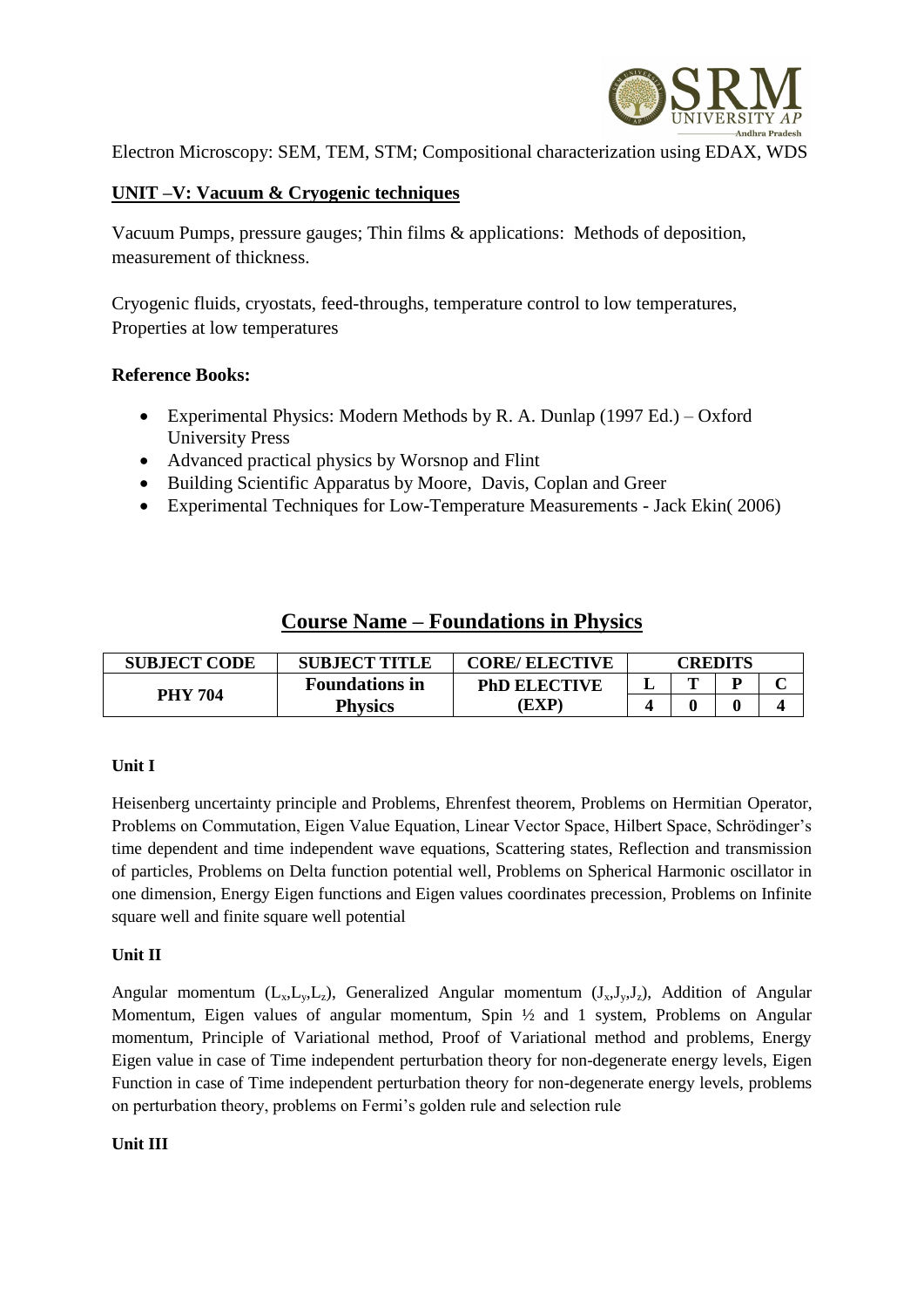

Two particle system's Schrödinger equation, Transformation to center of mass frame from laboratory frame, Exchange operator, Symmetrization of wave function, Bosons and Fermions, spin-statistics connection, Spin-orbit coupling, fine structure, WKB approximation, Elementary theory of scattering and numerical, phase shifts, partial waves, Born approximation, Klein-Gordon and Dirac equations.

#### **Unit IV**

Thermodynamical laws and their consequences; Thermodynamic potentials, Maxwell relations; Chemical potential, phase equilibria; Phase space, micro- and macrostates of thermodynamic systems; Various ensembles (microcanonical, canonical and grand canonical) and partition functions; Free energies and connection with different thermodynamic quantities;

#### **Unit V**

First- and higher-order phase transitions with examples; Classical and quantum statistics of particles, ideal Fermi and Bose gases; detailed balance; Blackbody radiation and Planck's distribution law; Bose-Einstein condensation; Random walk and Brownian motion; Introduction to nonequilibrium processes; Classical Linear Response Theory, Brownian Motion, Master Equation, Fokker-Planck Equation, Fluctuation-Dissipation Theorem.

#### **Reference Books**

1. David J. Griffiths, "Introduction to Quantum Mechanics", Second Edition, Pearson, 2009

2. AjoyGhatak and S. Lokanathan, "Quantum Mechanics", Fifth Edition, Macmillan, 2009

3. M. Plischke and B. Bergersen, Equilibrium Statistical Physics, World Scientific

4. Principles of Condensed Matter Physics, P. M. Chaikin, T. C. Lubensky, CambridgeUniversity Press

| <b>PHY702</b>      | <b>Introduction to Photonics</b>     | 3 | Т<br>$\bf{0}$ | $\Omega$<br>$\overline{4}$ |
|--------------------|--------------------------------------|---|---------------|----------------------------|
| Co-requisite:      | <b>NIL</b>                           |   |               |                            |
| Prerequisite:      | NIL                                  |   |               |                            |
| Data Book/         |                                      |   |               |                            |
| Codes/Standards    | <b>NIL</b>                           |   |               |                            |
| Course Category    |                                      |   |               |                            |
| Course designed by | Department of Physics                |   |               |                            |
| Approval           | -- Academic Council Meeting --, 2018 |   |               |                            |

| <b>PURPOSE</b><br>The purpose of this course is to introduce students about the basics of optical principles<br>and the ways to develop the photonic devices such as lasers and detectors. |                                                                |  |  |  |  |  |
|--------------------------------------------------------------------------------------------------------------------------------------------------------------------------------------------|----------------------------------------------------------------|--|--|--|--|--|
| <b>LEARNING OBJECTIVES</b><br><b>STUDENT</b><br><b>OUTCOMES</b>                                                                                                                            |                                                                |  |  |  |  |  |
|                                                                                                                                                                                            | At the end of the course, student will be able to              |  |  |  |  |  |
|                                                                                                                                                                                            | 1. To provide a comprehensive background of optical principles |  |  |  |  |  |
|                                                                                                                                                                                            | 2. To provide a comprehensive background of quantum mechanical |  |  |  |  |  |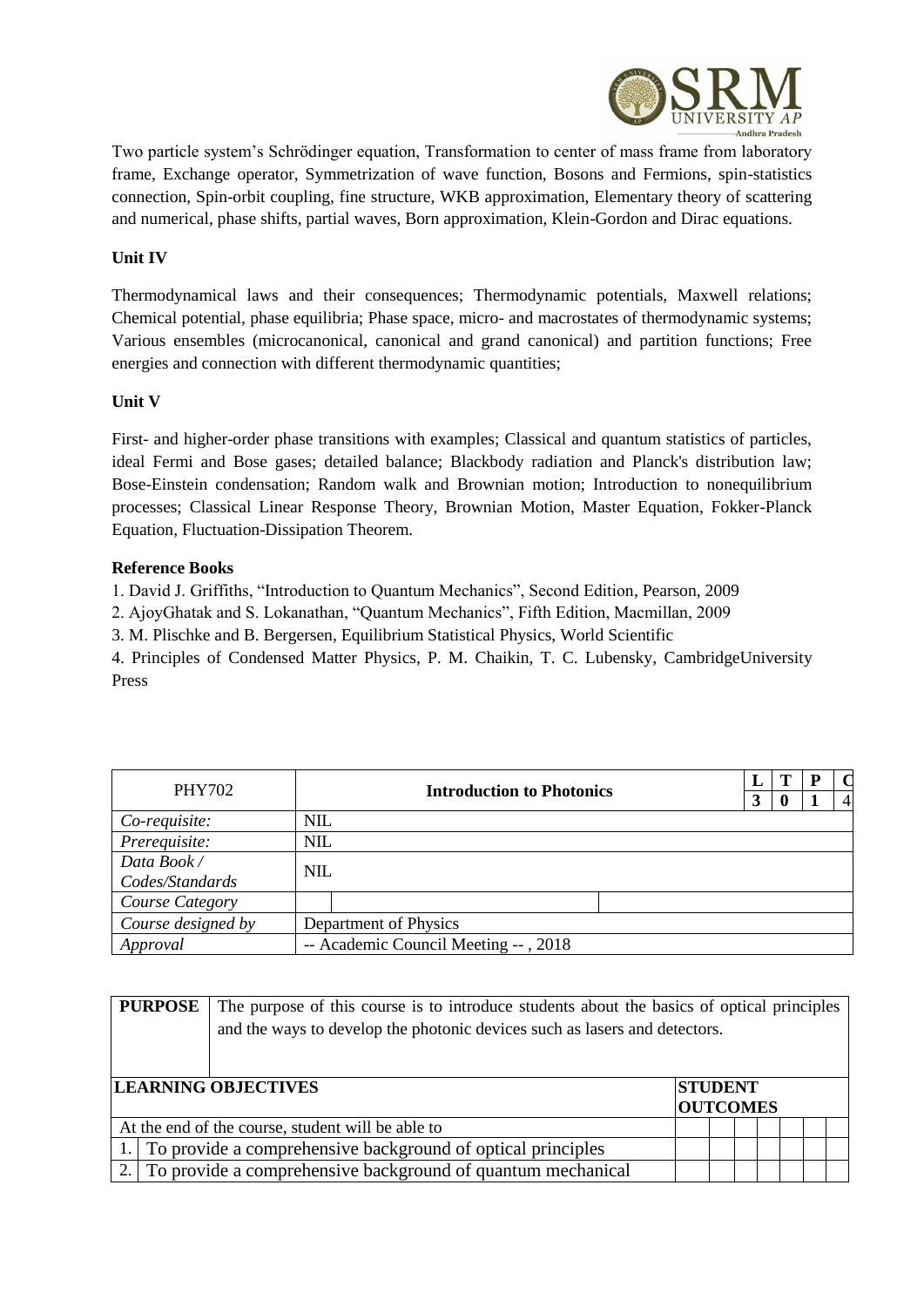

| description of light                                                                 |  |  |  |  |
|--------------------------------------------------------------------------------------|--|--|--|--|
| 3. To discuss the various analytical techniques for analyzing the optical<br>signals |  |  |  |  |

| <b>Session</b> | <b>Description of Topic</b>                                 | <b>Contact</b><br>hours | $C -$<br>$D-I-$<br>$\Omega$ | <b>IOs</b> | Reference |
|----------------|-------------------------------------------------------------|-------------------------|-----------------------------|------------|-----------|
|                | <b>UNIT I-Introduction to photonics</b>                     | 9                       |                             |            |           |
| 1.             | Introduction to light $\sim$ wave vs particle I             | 1                       | $\mathbf C$                 |            | 3         |
| 2.             | Introduction to light $\sim$ wave vs particle II            | 1                       | $\mathcal{C}$               |            | 3         |
| 3.             | Polarization of electromagnetic waves                       | 1                       | $\mathcal{C}$               |            | 1,3       |
| 4.             | Polarization ellipse                                        | 1                       | $\mathcal{C}$               |            | 1,3       |
| 5.             | Mueller and Jones matrices                                  | 1                       | C, O                        |            | 1,3       |
| 6.             | Fresnel and Fraun-hoffer diffraction of light               | 1                       | $\mathcal{C}$               |            | 3         |
| 7.             | Coherence of light I                                        | 1                       | $\mathcal{C}$               |            | 3         |
| 8.             | Coherence of light II                                       | 1                       | $\mathcal{C}$               |            | 3         |
| 9.             | Van-Cittert Zernike theorem                                 | $\mathbf{1}$            | C, O                        |            | 3         |
|                | UNIT $II$ – Interaction of light with matter                | $\boldsymbol{9}$        |                             |            |           |
| 10.            | Interaction of radiation with matter – threshold conditions | $\mathbf{1}$            | $\mathbf C$                 |            | 5         |
| 11.            | 2-level and 3-level laser systems                           | $\mathbf{1}$            | $\mathcal{C}$               |            | 5         |
| 12.            | Einstein's theory for lasers                                | $\mathbf{1}$            | C.D                         |            | 5         |
| 13.            | CW and Pulsed operations in lasers                          | $\mathbf{1}$            | $\mathbf C$                 |            | 5         |
| 14.            | Characteristics of laser beam                               | 1                       | $\mathbf C$                 |            | 5         |
| 15.            | Non-linear materials – higher harmonic generations          | 1                       | $\mathbf C$                 |            | 5         |
| 16.            | Optical resonators I                                        | 1                       | $\mathbf C$                 |            | 5         |
| 17.            | <b>Optical Resonators II</b>                                | $\mathbf{1}$            | $\mathsf{C}$                |            | 5         |
| 18.            | Q-switching and Mode locking of lasers                      | $\mathbf{1}$            | $\mathbf C$                 |            | 5         |
|                | <b>UNIT III - Introduction to Fibre Optics</b>              | 9                       |                             |            |           |
| 19.            | Introduction to fibres                                      | 1                       | $\mathcal{C}$               |            | 6         |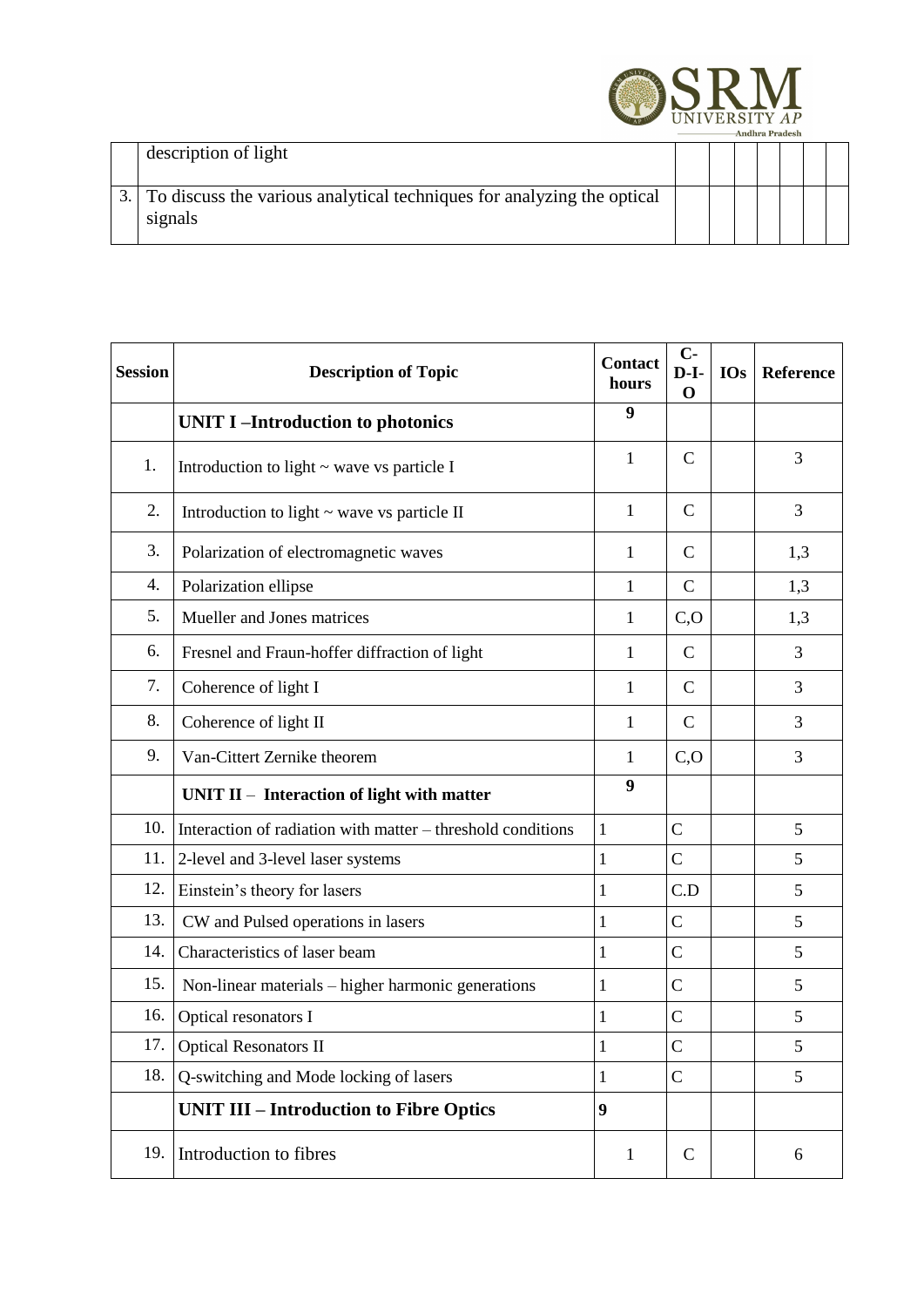|     |                                                    |              |               | <b>Andhra Pradesh</b> |
|-----|----------------------------------------------------|--------------|---------------|-----------------------|
| 20. | Description of fibres – Numerical aperture         | 1            | $\mathcal{C}$ | 6                     |
| 21. | Propagation of light through fibre                 | $\mathbf{1}$ | $\mathsf{C}$  | 6                     |
| 22. | Preparation of fibres                              | 1            | C,D           | 6                     |
| 23. | Fibre couplers and connectors                      | 1            | C,D           | 6                     |
| 24. | Optical detectors                                  | 1            | $\mathsf{C}$  | 6                     |
| 25. | <b>Fibre Amplifiers</b>                            | 1            | $\mathcal{C}$ | 6                     |
| 26. | Fibres for different spatial modes of light        | 1            | $\mathcal{C}$ | 6                     |
| 27. | Integrated fibre optics                            | $\mathbf{1}$ | $\mathbf C$   | 6                     |
|     | <b>UNIT IV: Photon Statistics</b>                  | 9            |               |                       |
| 28. | Introduction                                       | 1            | $\mathbf C$   | $\overline{4}$        |
| 29. | Photon statistics of laser light                   | 1            | C,D           | $\overline{4}$        |
| 30. | Derivation of Poissonian statistics                | 1            | $\mathbf C$   | $\overline{4}$        |
| 31. | Description of thermal light – Bunching of photons | 1            | $\mathcal{C}$ | 4                     |
| 32. | Anti-bunching of light                             | $\mathbf{1}$ | $\mathcal{C}$ | $\overline{4}$        |
| 33. | Sub and super Poissonian statistics                | $\mathbf{1}$ | $\mathsf{C}$  | $\overline{4}$        |
| 34. | Description of Quantum light                       | $\mathbf{1}$ | $\mathsf{C}$  | $\overline{4}$        |
| 35. | Ideal single photon sources                        | $\mathbf{1}$ | $\mathbf C$   | $\overline{4}$        |
| 36. | Heralded single photon sources                     | $\mathbf{1}$ | $\mathsf{C}$  | $\overline{4}$        |
|     | <b>UNIT V: Holography and Optical Imaging</b>      | 9            |               |                       |
| 37. | Introduction to Holography                         | $\mathbf{1}$ | $\mathsf{C}$  | 3                     |
| 38. | Computer generated holography                      | $\mathbf{1}$ | $\mathsf{C}$  | 3                     |
| 39. | Generation of structured light using holography    | $\mathbf{1}$ | $\mathbf C$   | 3                     |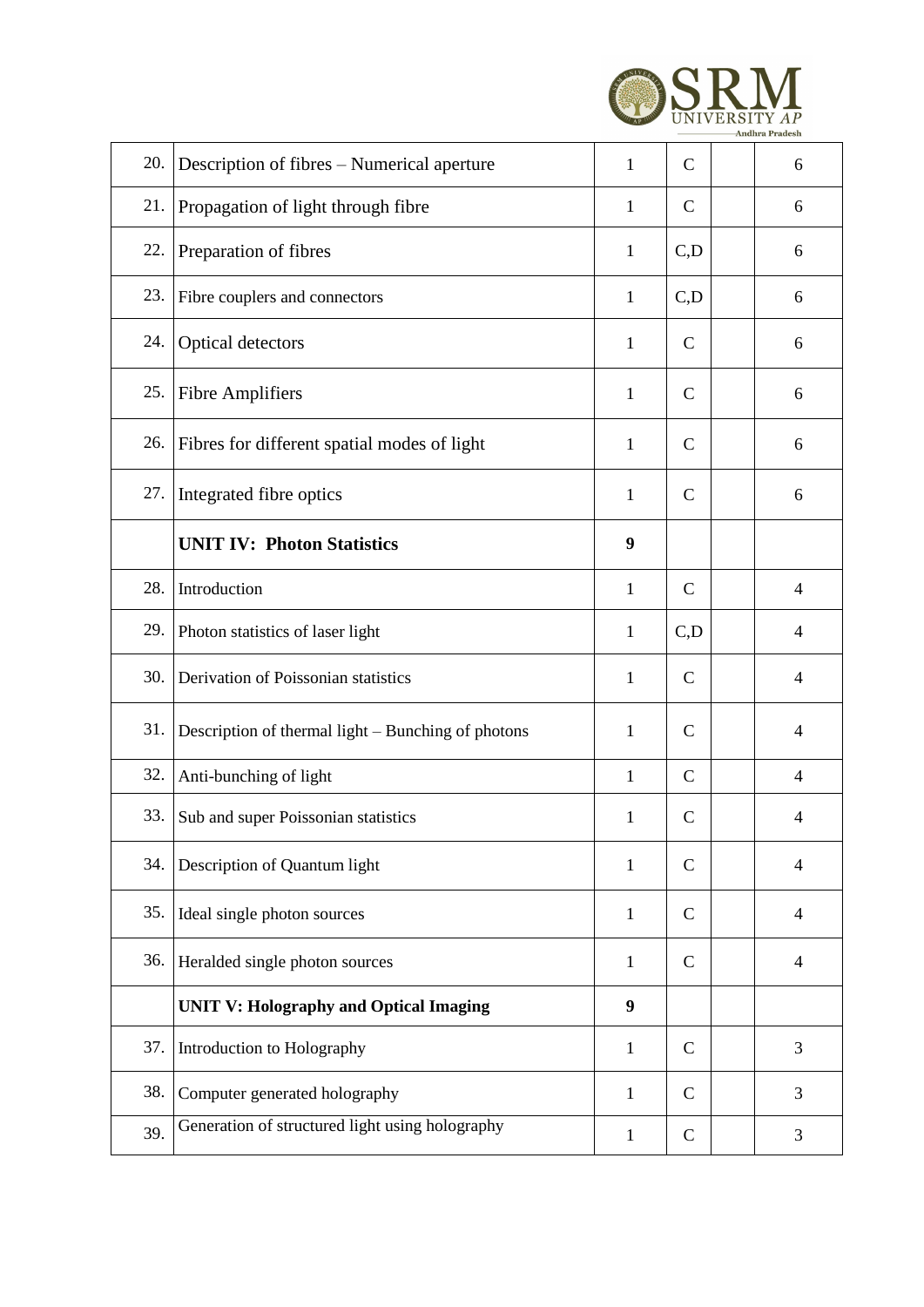|     |                                          |    |               | <b>Andhra Pradesh</b> |
|-----|------------------------------------------|----|---------------|-----------------------|
| 40. | Review of Imaging                        | 1  | $\mathcal{C}$ | 3                     |
| 41. | Fourier transforms for imaging           | 1  | $\mathcal{C}$ | 3                     |
| 42. | Reconstruction of phase using holography | 1  | $\mathsf{C}$  | 3                     |
| 43. | Bio-imaging                              | 1  | $\mathsf{C}$  | 3                     |
| 44. | <b>Optical Trapping and tweezers</b>     | 1  | $\mathcal{C}$ | 3                     |
| 45. | Optical Coherence tomography             | 1  | $\mathcal{C}$ | 3                     |
|     | <b>Total contact hours</b>               | 45 |               |                       |

**ACDM** 

|   | <b>LEARNING RESOURCES</b>                         |
|---|---------------------------------------------------|
|   | TEXT BOOKS/REFERENCE BOOKS/OTHER READING MATERIAL |
|   | Polarized light by Goldstein                      |
|   | Nonlinear Optics, 3rd Ed. by Robert Boyd          |
| 3 | Introduction to Optics by Hecht                   |
| 4 | <b>Quantum optics by Mark Fox</b>                 |
| 5 | Lasers by Silfvast                                |
| 6 | Fibre Optics by Ajoy Ghatak                       |

| <b>SUBJECT CODE</b> | <b>SUBJECT TITLE</b>    | <b>CORE/ ELECTIVE</b> | <b>CREDITS</b> |  |  |  |
|---------------------|-------------------------|-----------------------|----------------|--|--|--|
|                     | Computational           | <b>PhD ELECTIVE</b>   |                |  |  |  |
| <b>PHY 703</b>      | <b>Material Science</b> | (EXP)                 |                |  |  |  |
|                     |                         |                       |                |  |  |  |

#### **Introduction**

Computational Materials Science, Goals and Approach, Basic Procedure of computational Materials Science Finite Element Analysis (FEA), Monte Carlo Methods, Schrödinger's Wave Equation, Energy Operator: Hamiltonian Ĥ, Plane Wave, Standing Wave, Superposition principles of waves, Indistinguishability of electrons, Infinite and Finite Well Problems, Hydrogen Atom, Degenerate States.

#### **First-Principles Methods**

Born–Oppenheimer (BO) approximation, n-Electron Problem, Hartee method: One-electron model, Hartee-Fock method: Expression for Ψ(r), Orthogonality of wave functions, Expression for E, Variational Principles, Variational approach to the search for the ground-state energy, Self-Consistent procedure, First-Principles Methods.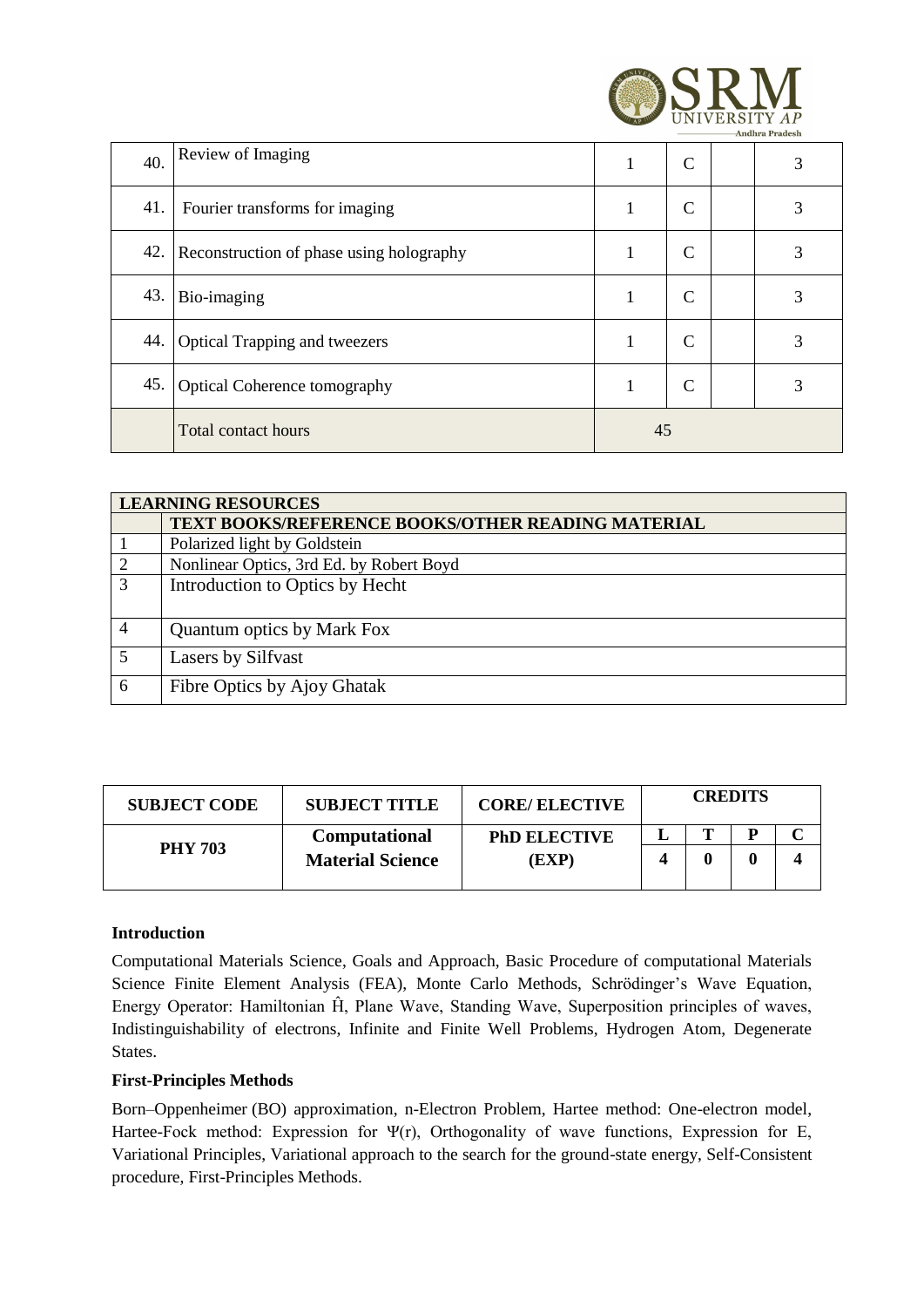

#### **Density Functional Theory – I**

Reduced Density Matrices; Gilbert Theorem; Role of electron density; The problem of vrepresentability and N-representability; Hohenberg-Kohn Theorems; Kohn-Sham (KS) Equation; KS Orbitals & KS Eigenvalues

#### **Density Functional Theory – II**

Exchange-Correlation (XC) Hole; Local Density Approximation (LDA); Generalized Gradient Approximation (GGA); Jacob's Ladder for improved XC Functional; Practical aspects of solving KS Equations: Self-consistency, Iterative Diagonalization, DOS, Bands, Total Energy and other Properties, Spin-polarized DFT; Limitations and cautionary remarks in using DFT. Quasiparticle Representations, Quasiparticle System Replacing n-electron System, DFT for Excited States, Finitetemperature DFT, Time Dependent DFT

#### **Molecular Dynamics**

Atomic Model in MD, Classical mechanics, Molecular dynamics, Pair Potentials, Embedded atom method potentials, Tersoff potential, Potential for ionic solids, N-atom system, Verlet algorithm, Velocity Verlet algorithm, Predictor-corrector algorithm, Potential cutoff, Periodic boundary conditions, Number of atoms, Initial position and velocities, Timestep, Total simulation time, Type of ensembles, Energies, Structural Properties

#### **Reference Books:**

- 1) June Gunn Lee, *Computational Materials Science*, CRC Press 2015 © 2012 by Taylor & Francis Group, LLC.
- 2) Richard M. Martin, *Electronic Structure – Basic Theory and Practical Methods*, © 2004, Cambridge University press, ISBN 0 521 78285 6 hardback.
- 3) David S. Sholl, Janice A. Steckel, *Density functional theory, A Practical Introduction*, Copyright © 2009 by John Wiley & Sons.

| <b>SUBJECT CODE</b> | <b>SUBJECT TITLE</b> | <b>CORE/ ELECTIVE</b> | CREDITS |   |  |  |
|---------------------|----------------------|-----------------------|---------|---|--|--|
| <b>PHY 705</b>      | <b>Surface and</b>   | <b>PhD ELECTIVE</b>   | ┻       | m |  |  |
|                     | <b>Interfaces</b>    | EXP                   |         |   |  |  |

#### **UNIT – I: Introduction**

What is the surface? Why is it important? Historical importance and achievements, Future prospects.

Role of ultra-high vacuum (UHV) in surface science, vacuum techniques, preparation of a clean surface, in-situ experiment

#### **UNIT-II: Surface Growth Processes**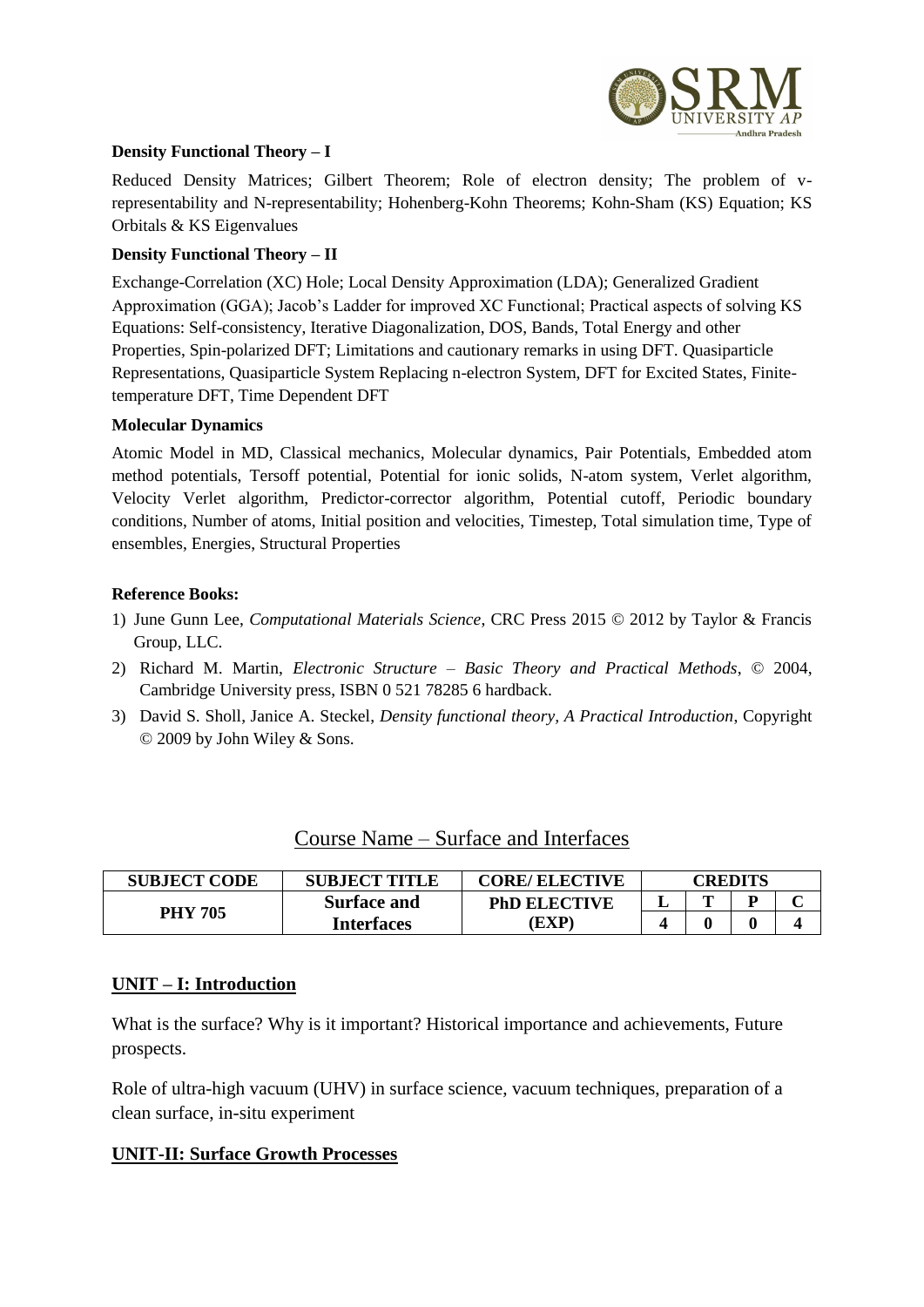

Basic theory of epitaxial growth – observation and method of atomic steps, 2D-island nucleation and step flow growth modes, morphological instability of atomic steps.

Thin Film Deposition Methods – brief discussions on major thin-film growth techniques like PLD, MBE, MOCVD, ALD, Sputtering and thermal evaporation.

# **UNIT – III: Surface Characterization Techniques**

Surface chemical composition: AES, XPS, RBS, SIMS, XAS

Surface atomic structure: surface tension, relaxation, reconstruction, defects surface lattice, LEED, RHEED, PEEM, SPM , SEM, TEM, SEXAFS, PED

Surface electronic structure: Surface potential and work function, surface states, band bending, surface, plasmons, PES (XPS, UPS), Inverse Photoemission, EELS, Kelvin Probe

# **UNIT – IV: Properties of Surface**

Mechanical properties: Choice of substrate and epitaxiality, compressive and tensile strain on film growth, role of interface.

Electrical Properties: Conduction in metallic thin-films, superconducting, semiconducting and dielectric thin-films.

Magnetic Properties: Magnetism in thin-films and hetero-structures, Important length scales, Domains and hysteresis, Role of interfaces, Interaction of magnetism and superconductivity in oxide hetero-structures.

# **UNIT –V: Applications:**

Semiconductor industry – Application of semiconductor and dielectric thin-films and heterostructures, FINFET etc.

Magnetic thin-film application in spintronics, MRAM.

Defence and space applications:

Self-cleaning, lubrication and microfluidic application using wettability study of thin-film surfaces.

# *Recommended textbooks*

- 1. H. Lüth: Surface and Interfaces of Solids, Springer-Verlag 2001
- 2. M. C. Desjonquères, D. Spanjaard: Concepts in Surface Physics, Springer, 1998.
- 3. M. Prutton: Introduction to Surface Physics, Oxford Science Publications, 1994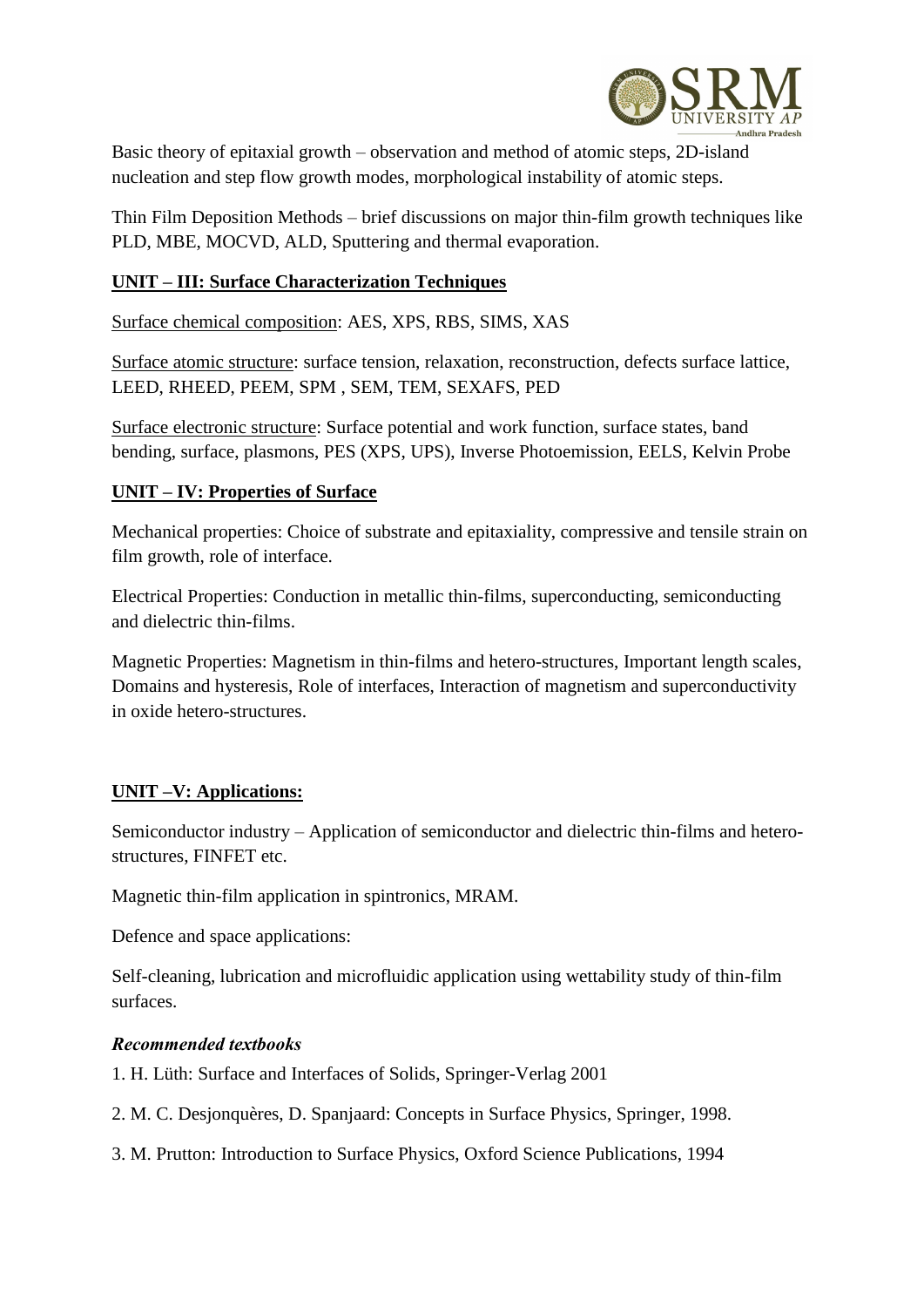

4. A. Zangwill: Physics at Surfaces, Cambridge University Press 1988

5. N. V. Richardson, S. Holloway: Handbook of Surface Science, North-Holland, 1996

6. R. I. M.Hohn, Principles of Adsorption and Reaction on Solid Surfaces,Wiley & Sons,

Inc. 1996

7. D. P. Woodruff, T. A. Delchar: Modern Techniques of Surface Science, Cambridge

University Press, 1994

8. G. Attard, C. Barnes: Surfaces, Oxford University Press, 1998

9. D.Briggs, J.T. Grant: Surface Analysis by Auger and X-ray Photoelectron Spectroscopy,

IM Publications, 2003

10. D.Briggs, M. P. Seah: Practical Surface Analysis: Auger and X-ray photoelectron

spectroscopy, Wiley, 1990

| <b>SUBJECT CODE</b> | <b>SUBJECT TITLE</b>                    | <b>CORE/ ELECTIVE</b>        | <b>CREDITS</b> |   |   |  |
|---------------------|-----------------------------------------|------------------------------|----------------|---|---|--|
|                     | Nanotechnology in                       |                              |                | m | D |  |
| <b>PHY 706</b>      | <b>Energy Conversion</b><br>and Storage | <b>PhD ELECTIVE</b><br>(EXP) |                |   |   |  |

**UNIT I - INTRODUCTION** (9 hours) Nanotechnology for sustainable energy- Energy conversion process, indirect and direct energy conversion-Materials for light emitting diodes-batteries-advanced turbines-catalytic reactors-capacitors-fuel cells.

**UNIT II - RENEWABLE ENERGY TECHNOLOGY** (9 hours) Energy challenges, development and implementation of renewable energy technologies- nanotechnology enabled renewable energy technologies -Energy transport, conversion and storage- Nano, micro, and poly crystalline and amorphous Si for solar cells, Nano-micro Si-composite structure, various techniques of Si deposition.

**UNIT III - MICRO FUEL CELL TECHNOLOGY** (9 hours) 26 SRM-M.Tech.-Nano-2015-16 Micro-fuel cell technologies, integration and performance for micro-fuel cell systems - thin film and microfabrication methods - design methodologies - micro-fuel cell power sources.

**UNIT IV - MICROFLUIDIC SYSTEMS** (9 hours) Nano-electromechanical systems and novel microfluidic devices - nano engines - drivingmechanisms - power generation - microchannel battery micro heat engine (MHE) fabrication - thermocapillary forces -Thermocapillary pumping (TCP) piezoelectric membrane.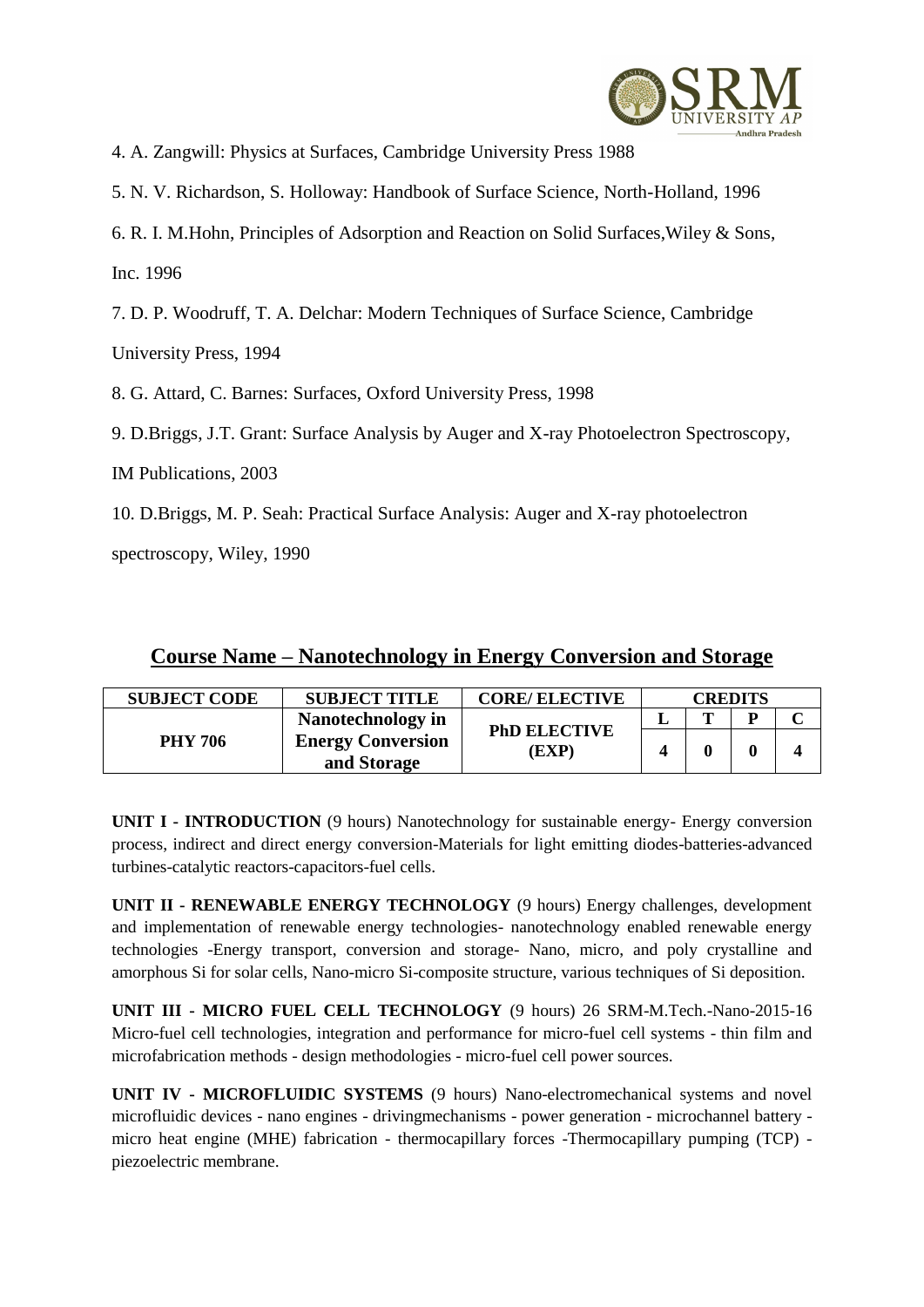

**UNIT V - HYDROGEN STORAGE METHODS** (9 hours) Hydrogen storage methods - metal hydrides - size effects - hydrogen storage capacity -hydrogen reaction kinetics - carbon-free cyclegravimetric and volumetric storage capacities- hydriding/dehydriding kinetics -high enthalpy of formation - and thermal management during the hydriding reaction.

#### REFERENCES

1. Twidell. J. and Weir. T "Renewable Energy Resources", E & F N Spon Ltd, 1986.

2. Martin A Green, "Solar cells: Operating principles, technology and system applications", Prentice Hall Inc, Englewood Cliffs, 1981.

3. Moller. H J "Semiconductor for solar cells", Artech House Inc, 1993.

4. Ben G Streetman, "Solid state electronic device", Prentice Hall of India Pvt Ltd.,1995.

5. Kettani. M.A "Direct energy conversion", Addision Wesley Reading, 1970.

6. Linden , "Hand book of Batteries and fuel cells", Mc Graw Hill, 1984.

7. Hoogers , "Fuel cell technology handbook". CRC Press, 2003. 8. Vielstich, "Handbook of fuel cells: Fuel cell technology and applications", Wiley, CRC Press, 2003.

# **Course Name – Physics of Nanostructures**

| <b>SUBJECT CODE</b> | <b>SUBJECT TITLE</b>  | <b>CORE/ ELECTIVE</b> | CREDITS |   |  |  |
|---------------------|-----------------------|-----------------------|---------|---|--|--|
| <b>PHY 707</b>      | <b>Physics of</b>     | <b>PhD ELECTIVE</b>   | . .     | m |  |  |
|                     | <b>Nanostructures</b> | EXP)                  |         |   |  |  |

#### **UNIT – I: Introduction**

What are nanostructures? What makes nanostructures unique and interesting?

Schrödinger equation and free particle, Potential well, quantization, and bound states, Quantum well, wire and dot, Density of states, Tunnelling.

#### **UNIT – II: Physical properties of Nano-structures**

Finite-size effects on physical properties

Transport properties: 2D electron gas (2DEG), Coherent quantum transport, 2DEG in a magnetic field and quantum Hall effect, Quantum dots: Coulomb blockade and resonant tunneling.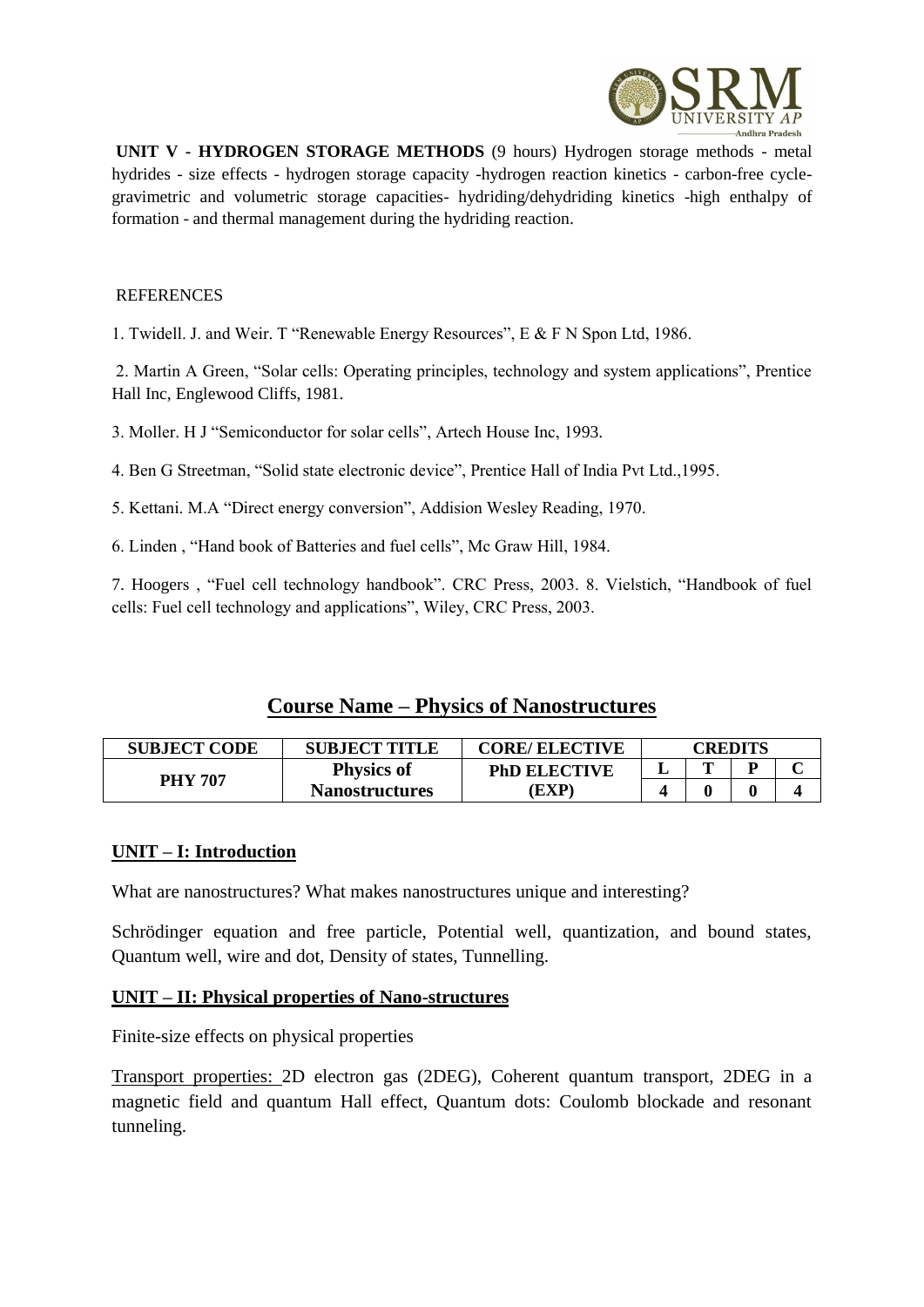

Optical Properties: Optoelectronics of quantum wells and superlattices, Optical properties of quantum dot systems, Luminescence from Si-based nanostructures.

Magnetic Properties: Magnetism at the nanoscale, Spin-based electronics, GMR

Properties of Special Nanostructures: Quantum dots, Quantum wells, Nano-clusters, Nanotubes & Nanowires (SWCNT, MWCNT), Graphene & other layered materials (2D-TMDC).

#### **UNIT-III: Fabrication of nano-structures**

Top-down and bottom-up approaches of nanomaterial synthesis; Physical and Chemical Vapor deposition, Vapour-liquid-solid synthesis, Chemical synthetic protocols; Sol-gel; Hydrothermal synthesis; Mechanical milling; Nanocluster deposition; Other novel methods of nanomaterial synthesis.

Lithographic techniques: electron beam lithography, x-ray lithography, nanoimprint lithography, dip-pen lithography.

#### **UNIT – IV: Characterization of nano-structures**

Scanning probe and tunneling microscopy: Scanning tunneling microscopy (STM), Atomic force microscopy (AFM), Variants of STM/AFM, Near-field scanning optical microscopy (NSOM), Scanning electron microscopy (SEM) & transmission electron microscopy (TEM).

X-ray diffraction; Electron Microscopy; scanning near field optical microscopy; X-ray photoelectron spectroscopy;

Photoluminescence and Raman spectroscopy with emphasis on information that can be extracted about nanomaterials such as size and shape of particles, crystal structure.

#### **UNIT –V : Applications of NSs:**

Single electron devices; sensors; resistive memories; nano-electro mechanical systems; plasmonics; drug delivery; therapy and diagnostics; energy harvesting, storage and generation; superhydrophobic surfaces.

Molecular electronics: Electronic properties and device function of molecules, Assembly of molecule-based electronic devices

#### *Recommended textbooks*

Introduction to Nanotechnology , by Charles Poole and Frank Owens (Wiley publishers) Nanotechnology: Principles and Practices by Sulabha K. Kulkarni, (Springer) Fabrication Engineering at the Micro- and Nanoscale (The Oxford Series in Electrical and Computer Engineering) 4th Edition by Stephen A. Campbell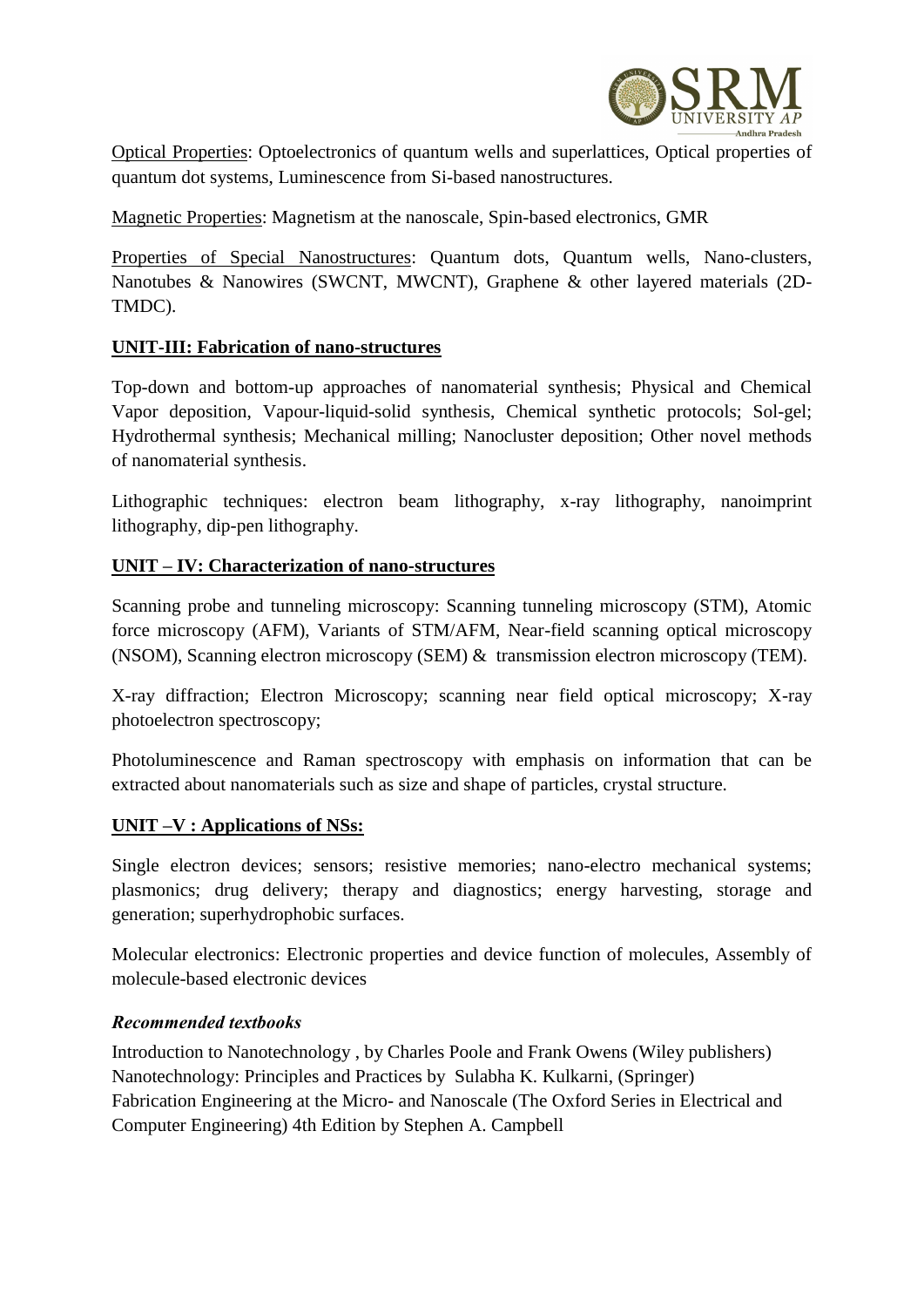

# **Course Name – Solid State Ionics**

| <b>SUBJECT CODE</b> | <b>SUBJECT TITLE</b>      | <b>CORE/ ELECTIVE</b> | CREDITS |   |  |  |
|---------------------|---------------------------|-----------------------|---------|---|--|--|
| <b>PHY 708</b>      | <b>Solid State Ionics</b> | <b>PhD ELECTIVE</b>   | . .     | m |  |  |
|                     |                           | EXP)                  |         |   |  |  |

#### **UNIT – I: Crystallography**

Crystalline and amorphous solids, Glasses, Bonding in solids: ionic, covalent, and metallic bonding, Fundamental concepts of crystals, Lattice points and space lattice, Crystal systems, Bravais lattices, Crystal directions, Miller indices, Interplanar spacing, Bragg's law, Crystal structure of NaCl, Diamond, sodium beta alumina, BaTiO<sub>3</sub>, CaF<sub>2</sub>, AgI, PbSnF<sub>4</sub>, RbAgI<sub>4</sub>

#### **UNIT-II: Basic concepts underlying the ionic conductivity in solids**

Imperfections in solids, Kröger-Vink Notation for Point Defects, Point Defect Formation and Equilibrium, Law of Mass-action

Basic Concepts of Diffusion, Tracer Diffusion, Self Diffusion, Chemical Diffusion, Ambipolar Diffusion, Ionic Conduction in Crystalline Solids, Intrinsic and Extrinsic Ionic Conduction, Transference Number, Nernst-Einstein Relationship, and Conductivity-Diffusion Relationship

# **UNIT – III: Fast ion conductors**

Difference between fast ion conductors and normal ion conductors, Advantages of fast ion conductors

Classification of solid electrolytes based on the type of the mobile ion

Classification of solid electrolytes based on phase and microstructure: (a) Framework Crystalline/Polycrystalline materials, (b) Glassy electrolytes, (c) Polymer electrolytes, (d) Dispersed phase solid electrolytes/Composites (e) ionic liquids

# **UNIT – IV: Experimental Techniques**

Structural analysis: X-ray Diffraction, Neutron diffraction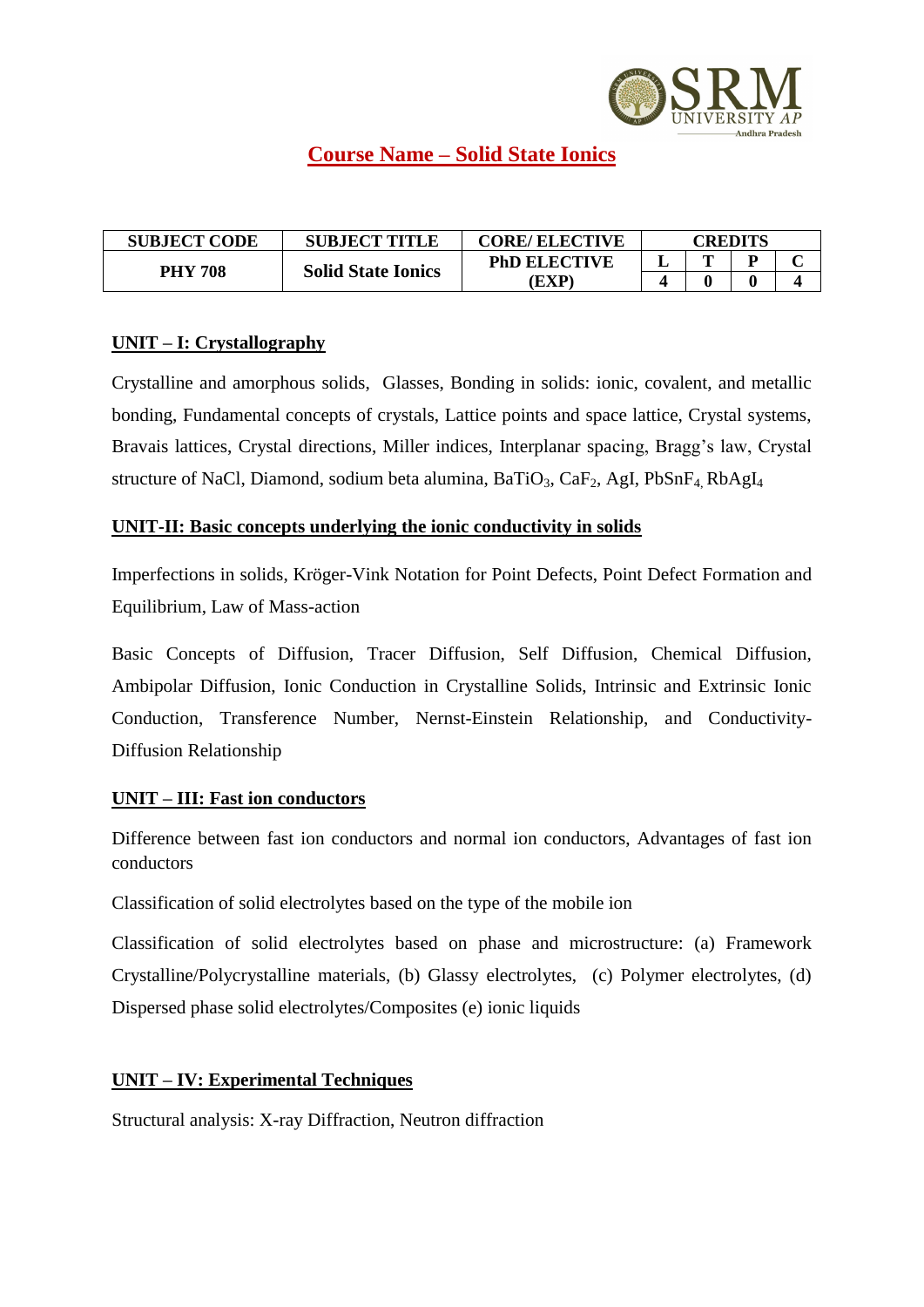

Microstructural analysis: Field Emission Scanning Electron Microscopy (SEM), High Resolution-Transmission Electron Microscopy (HRTEM), Atomic Force Microscopy (AFM)

Thermal analysis: Differential Scanning Calorimetry (DSC), Differential Thermal Analysis (DTA), Thermogravimetric Analysis

Transport studies: Complex impedance spectroscopy, Ionic transport number determination, Nuclear Magnetic Resonance (NMR)

# **UNIT –V : Solid State Ionic Devices**

Batteries and its types, Li-ion batteries, Thermodynamics and mass transport in all solid state batteries, Fuel cells, Sensors, Supercapacitors, Electrochromic devices.

#### **Recommended textbooks**

- 1. Joachim Maier, Physical Chemistry of Ionic Materials: Ions and Electrons in Solids, Wiley, 2004.
- **2.** A.L. Laskar and S. Chandra (eds), Superionic Solids and Solid electrolytes -Recent Trends, , Academic Press, 1989.
- **3.** Anthony R West, Solid State Chemistry and Its applications, Wiley

| <b>PHY 709</b>     | <b>Quantum Computation</b> |                                                    |             |  | P |   | C |
|--------------------|----------------------------|----------------------------------------------------|-------------|--|---|---|---|
|                    |                            |                                                    | $\mathbf 0$ |  |   | 7 |   |
| Co-requisite:      | <b>NIL</b>                 |                                                    |             |  |   |   |   |
| Prerequisite:      |                            | PHY213 Quantum Mechnics                            |             |  |   |   |   |
| Data Book/         | <b>NIL</b>                 |                                                    |             |  |   |   |   |
| Codes/Standards    |                            |                                                    |             |  |   |   |   |
| Course Category    |                            | Elective                                           |             |  |   |   |   |
| Course designed by |                            | Department of Physics                              |             |  |   |   |   |
| Approval           |                            | Academic Council Meeting, 2019 (Regulation - 2019) |             |  |   |   |   |

|    | <b>PURPOSE</b><br>The course represents a comprehensive survey on the concept of quantum computing<br>with an exposition of qubits, quantum logic gates, quantum algorithms and<br>Implementation. Starting with the main definitions of the theory of computation, the<br>course mostly deals with the application of the laws of quantum mechanics to quantum<br>computing and quantum algorithms. |                                                   |  |  |  |  |  |  |  |
|----|------------------------------------------------------------------------------------------------------------------------------------------------------------------------------------------------------------------------------------------------------------------------------------------------------------------------------------------------------------------------------------------------------|---------------------------------------------------|--|--|--|--|--|--|--|
|    | <b>LEARNING OBJECTIVES</b><br><b>STUDENT</b><br><b>OUTCOMES</b>                                                                                                                                                                                                                                                                                                                                      |                                                   |  |  |  |  |  |  |  |
|    |                                                                                                                                                                                                                                                                                                                                                                                                      | At the end of the course, student will be able to |  |  |  |  |  |  |  |
|    | 4. know the definition of qubit, quantum logic gates, quantum circuits<br>and quantum algorithms                                                                                                                                                                                                                                                                                                     |                                                   |  |  |  |  |  |  |  |
| 5. | understand how quantum parallelism is used in the simplest quantum                                                                                                                                                                                                                                                                                                                                   |                                                   |  |  |  |  |  |  |  |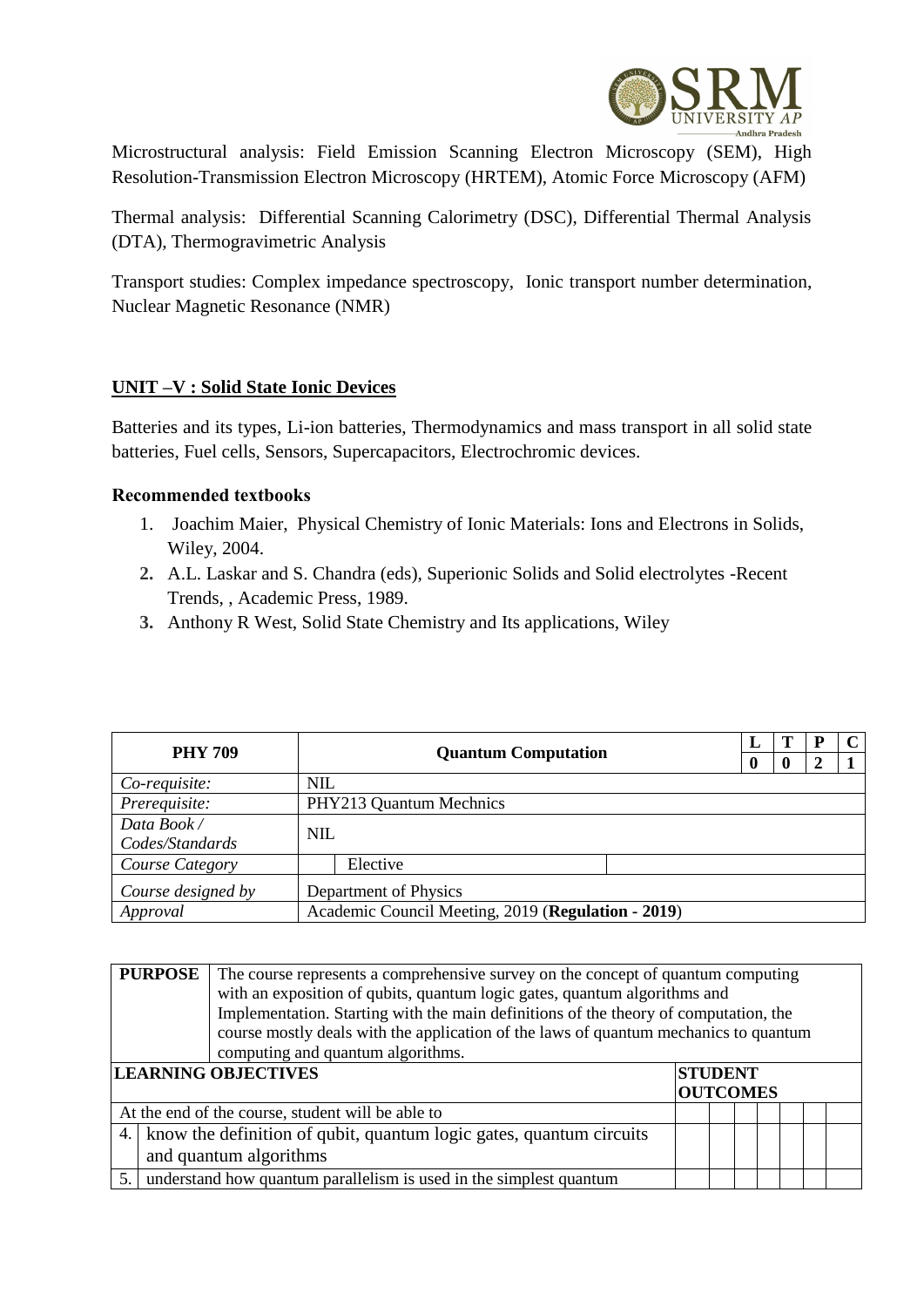

| algorithms such as Deutsch, period finding and quantum Fourier transform |  |  |  |  |
|--------------------------------------------------------------------------|--|--|--|--|
| 6.   know the basic requirements for implementation of quantum           |  |  |  |  |
| computers and classify the schemes for implementation of quantum         |  |  |  |  |
| computers                                                                |  |  |  |  |

| <b>Session</b> | <b>Description of Topic</b>                                       | <b>Contact</b><br>hours | $C-D-I-O$    | <b>IOs</b> | Reference |
|----------------|-------------------------------------------------------------------|-------------------------|--------------|------------|-----------|
| Unit 1         | <b>Introduction and Overview</b>                                  | 9                       |              |            | 1,2       |
| 46.            | Qubits and pieces                                                 | $\mathbf{1}$            | $\mathbf C$  |            | 1,2       |
| 47.            | <b>Bloch</b> sphere                                               | $\mathbf{1}$            | $\mathbf C$  |            | 1,2       |
| 48.            | Qquantum mechanical probabilities                                 | 1                       | $C-D$        |            | 1,2       |
| 49.            | Quantum behaviors                                                 | $\mathbf{1}$            | $\mathbf C$  |            | 1,2       |
| 50.            | History of quanta                                                 | 1                       | $\mathbf C$  |            | 1,2       |
| 51.            | Base states and superposition                                     | 1                       | $C-D$        |            | 1,2       |
| 52.            | <b>Structural randomness</b>                                      | $\mathbf{1}$            | $C-D$        |            | 1,2       |
| 53.            | Measurement: how long is a qubit?                                 | 1                       | $\mathbf C$  |            | 1,2       |
| 54.            | Heisenberg's Uncertainty Principle                                | 1                       | $\mathsf{C}$ |            | 1,2       |
| Unit 2         | <b>Matrix and Tensor</b>                                          |                         |              |            |           |
| 55.            | Basis vectors and orthogonality                                   | $\mathbf{1}$            | $C-D$        |            | 1,2       |
| 56.            | Matrices Hilbert spaces                                           | 1                       | $C-D$        |            | 1,2       |
| 57.            | Tensors in index notation                                         | 1                       | $C-D$        |            | 1,2       |
| 58.            | Inner and outer products                                          | $\mathbf{1}$            | $C-D$        |            | 1,2       |
| 59.            | Kronecker and Levi Civita tensors                                 | $\mathbf{1}$            | $C-D$        |            | 1,2       |
| 60.            | Contraction, symmetric and antisymmetric<br>tensors, quotient law | $\mathbf{1}$            | $C-D$        |            | 1,2       |
| 61.            | Metric tensors, covariant and contravariant<br>tensors            | $\mathbf{1}$            | $C-D$        |            | 1,2       |
| 62.            | Unitary operators and projectors                                  | $\mathbf{1}$            | $C-D$        |            | 1,2       |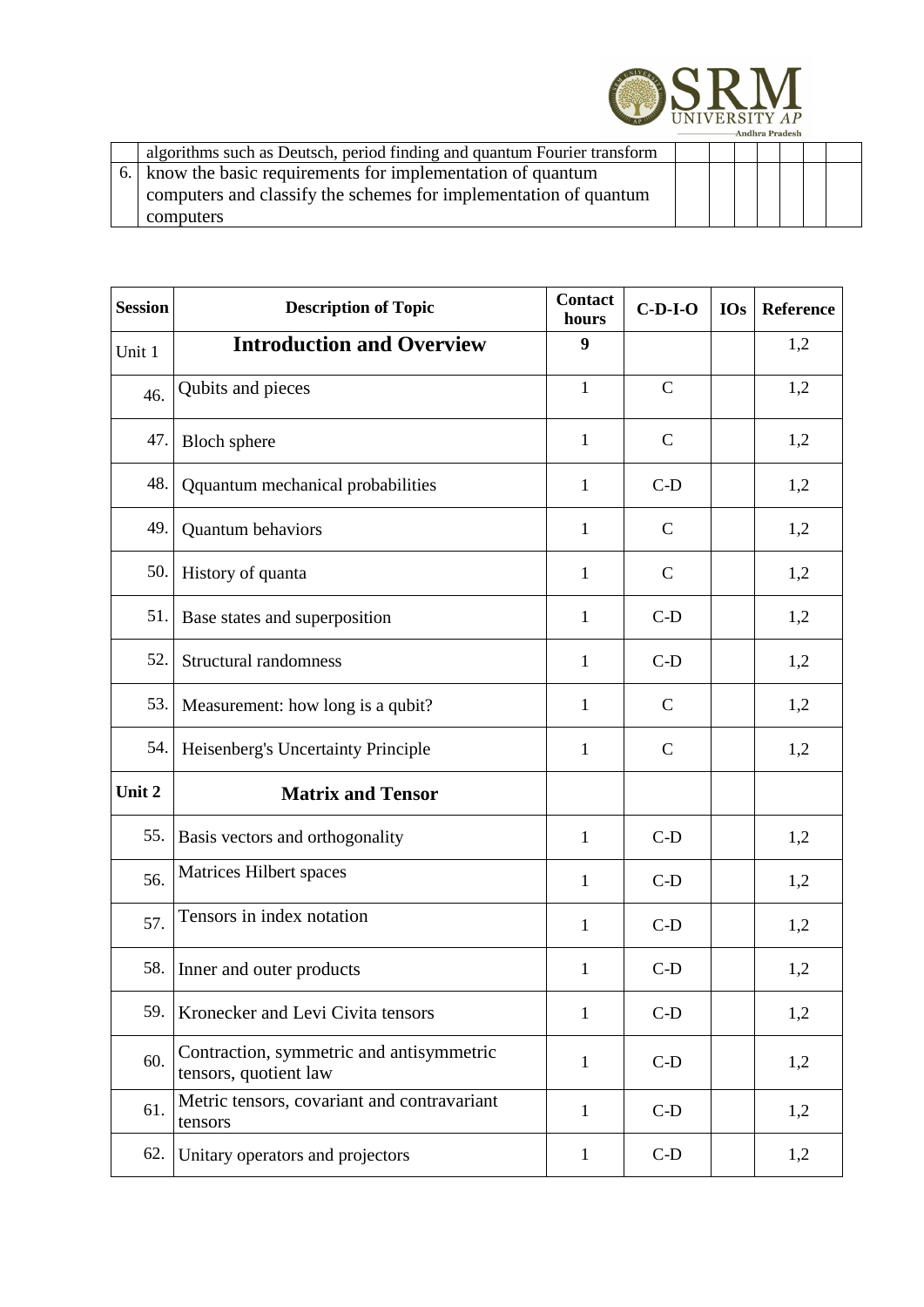

| 63.    | Dirac notation                                                            | $\mathbf{1}$ | $C-D$ | 1,2 |
|--------|---------------------------------------------------------------------------|--------------|-------|-----|
| Unit 3 | <b>Fundamentals of Quantumness and Quantum</b><br>Circuit                 | 9            |       |     |
| 64.    | Abramsky-Coecke semantics                                                 | $\mathbf{1}$ | $C-D$ | 1,2 |
| 65.    | no-cloning theorem                                                        | $\mathbf{1}$ | $D-I$ | 1,2 |
| 66.    | quantum entanglement                                                      | $\mathbf{1}$ | $D-I$ | 1,2 |
| 67.    | <b>Bell</b> states                                                        | $\mathbf{1}$ | $D-I$ | 1,2 |
| 68.    | <b>Bell</b> inequalities                                                  | 1            | $D-I$ | 1,2 |
| 69.    | Pauli, Hadamard gates                                                     | 1            | $D-I$ | 1,2 |
| 70.    | phase, CNOT, Toffoli gates                                                | $\mathbf{1}$ | $D-I$ | 1,2 |
| 71.    | quantum teleportation                                                     | $\mathbf{1}$ | $D-I$ | 1,2 |
| 72.    | universality of two-qubit gates                                           | 1            | $D-I$ | 1,2 |
| Unit 4 | <b>Quantum Algorithms</b>                                                 | 9            |       |     |
| 73.    | Deutsch-Josza algorithm                                                   | 1            | $D-I$ | 1,2 |
| 74.    | Deutsch-Josza algorithm application                                       | 1            | $D-I$ | 1,2 |
| 75.    | Simon's problem                                                           | 1            | $D-I$ | 1,2 |
| 76.    | quantum Fourier transform                                                 | 1            | $D-I$ | 1,2 |
| 77.    | Shor's Algorithm - Periodicity                                            | $\mathbf{1}$ | $D-I$ | 1,2 |
| 78.    | Shor's period-finding algorithm                                           | $\mathbf{1}$ | $D-I$ | 1,2 |
| 79.    | Shor's Algorithm - Preparing and Data Modular<br>Arithmetic               | $\mathbf{1}$ | $D-I$ | 1,2 |
| 80.    | Shor's Algorithm - Superposition Collapse,<br><b>Entangelment and QFT</b> | $\mathbf{1}$ | $D-I$ | 1,2 |
| 81.    | Grover's searching algorithms                                             | $\mathbf{1}$ | $D-I$ | 1,2 |
| Unit 5 | <b>Quantum Computer</b>                                                   | 9            |       |     |
| 82.    | Quantum key distribution                                                  | $\mathbf{1}$ | $I-O$ | 1,2 |